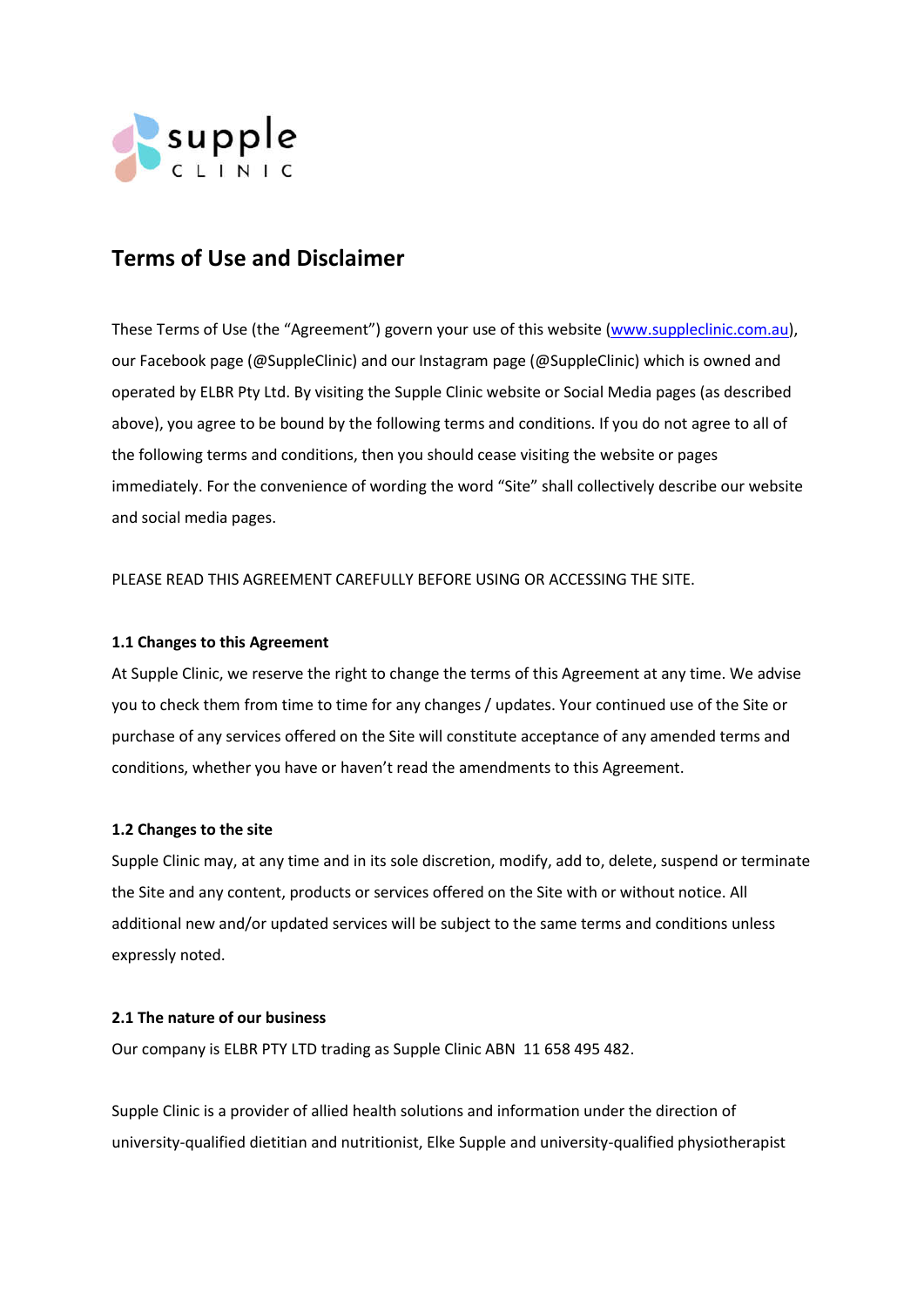and Chinese medicine practitioner, Brendon Supple. Supple Clinic is also a provider of individual inclinic, telehealth and mobile consultations.

# **3.1 Disclaimer**

Supple Clinic publishes responsible health information on this Site of a general nature on a wide range of topics. For individual information that takes into consideration your specific problems and situation, we encourage you to make an appointment with one of our practitioners or your doctor or other health professional. We make every effort to make sure all the information on this website is accurate by referring to the primary source, but we accept no liability for any reliance placed on information herein.

## **4.1 Intellectual Property Rights**

Our Intellectual Property Rights governs this website, and other public sites including our Facebook and Instagram sites. All information, data, images, logos, recipes, programs and systems it contains is protected by copyright under the Copyright Act 1968 (Commonwealth of Australia) (as amended) – either by Supple Clinic or by third parties.

As a visitor to, and user of this website, you agree to use it for lawful, personal, non-commercial purposes and only in accordance with these stated terms and conditions and you must not in any way infringe the intellectual property rights of any person or entity.

You must not re-use, copy, publish, print, modify, transmit, store or distribute – electronically or by any other means – the copyrighted material on this website such as trademarks, service marks, trade names and logos. Nor may you create any other derivative material using such protected material from this website without prior written permission from Supple Clinic except to the extent currently permitted by relevant copyright legislation in Australia.

You may include a link to Supple Clinic on your website. Nothing on the Site shall be construed as granting, by implication or otherwise, any license or right to use any trademark, trade name or logo displayed on the Site without the owner's prior written permission. Unauthorized use is strictly prohibited.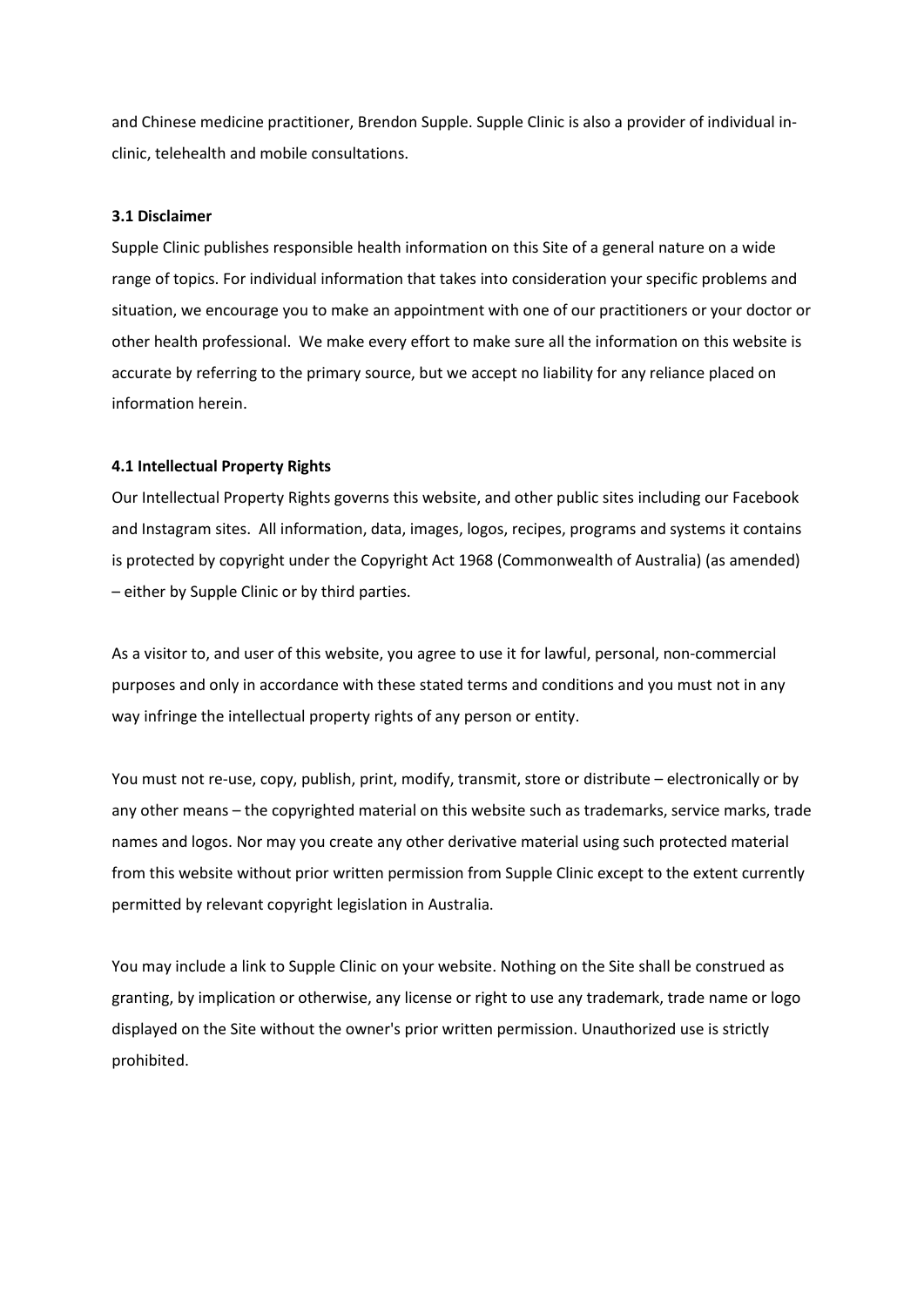# **4.2 Permission to reproduce**

Supple Clinic encourages the availability, dissemination and exchange of sound balanced information on food and nutrition. You may copy, distribute, display, download and otherwise share the material on this site, on the condition that you reproduce it unchanged and include the following acknowledgement:

*"Reproduced with permission from dietitian and nutritionist, Elke Supple. For more healthy eating tips, go to www.suppleclinic.com.au"* **or** *"Reproduced with permission from physiotherapist and CMP, Brendon Supple. For more ideas, go to www.suppleclinic.com.au"* on all uses and prominently credit the source as being www.suppleclinic.com.au.

You must, however, obtain permission from us if you wish to do the following:

- charge others for access to the work
- include all or part of the work in advertising or in a product for sale, or
- modify the work.

To obtain such permission, please contact us.

Our fact sheets, information, programs, posts, stories, blogs and recipes are licensed under the Creative Commons Attribution-No Derivative Works 4.0 License. You may not use these works for commercial purposes. Nor can you make any Derivative Works. You may not alter, transform or build upon this work. However we are happy to discuss other usages on a case by case basis. Please contact us. To view a copy of this license, visit http://creativecommons.org/licenses/by-nc-nd/4.0/

#### **5.1 Links to external (Third Party) websites**

Supple Clinic may provide links to external web sites which we have evaluated and genuinely recommend as useful sites for consumers. These links are provided for your interest and information only. These sites are not under our control and we do not take responsibility for the accuracy, completeness, or usefulness of any contents, products or any other materials appearing on them. Any link from our site does not constitute our endorsement, recommendation or approval of the content of, and/or services offered, on that website and should not be considered as such.

#### **5.2 Linking to us**

You may link to our website, Facebook or Instagram page or post(s) without our consent. Any such linking will be entirely your responsibility and at your expense. By linking, you must not alter any of